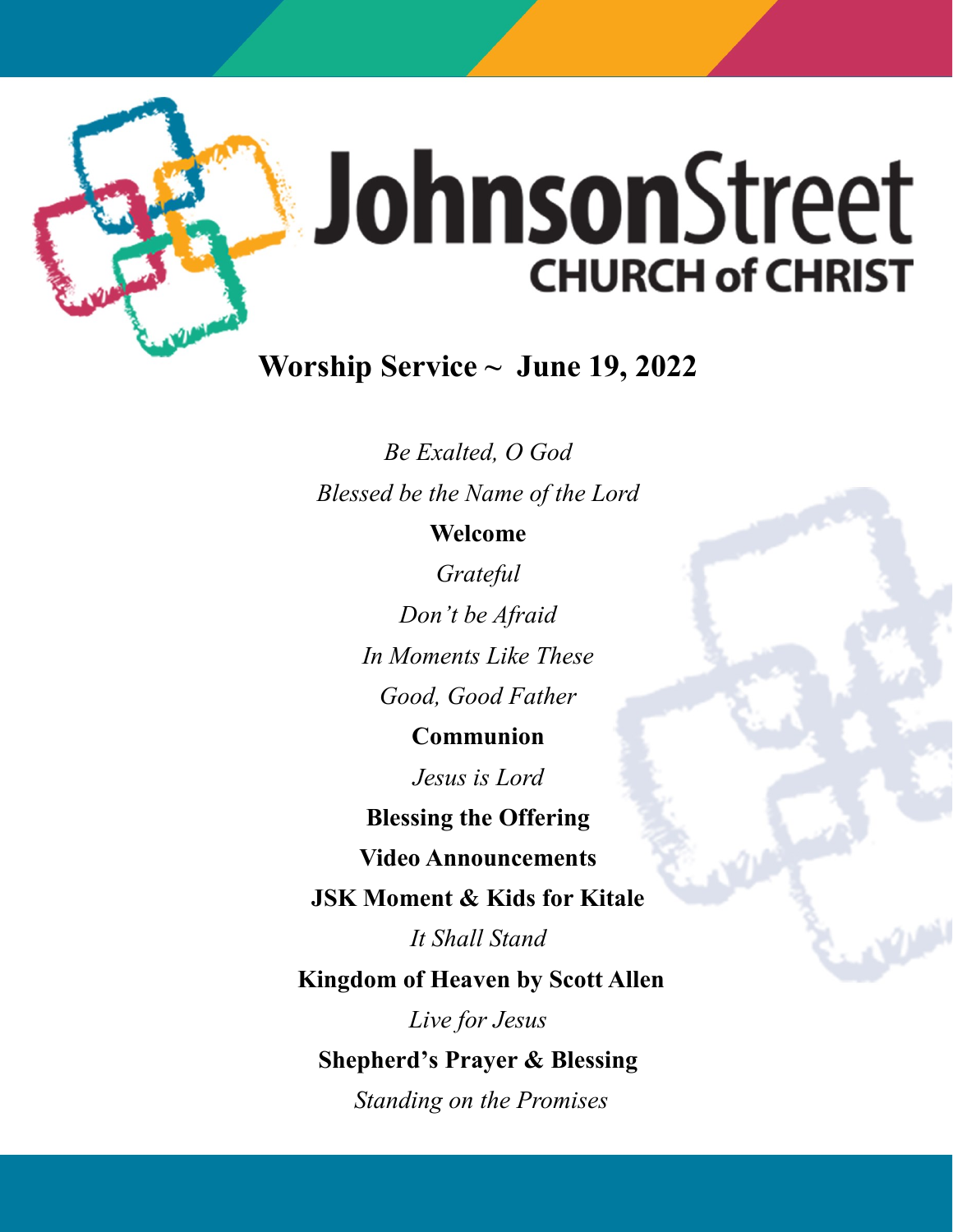# **Welcome**

Thank you for joining us for worship today. We are so glad you are here. Our desire is that God would bless and direct this time together and that our worship is in Spirit and in Truth.

Senior Minister - Scott Allen Director - David Ingram, Jr. Children's Minister - Elizabeth O'Briant **Shepherds** Family & Connection Minister - Phil Gold **Dan Baker, Mark Davis, Mitch Freeman**,

#### **2200 Johnson Ave - Church Office 803 Rust Street - Rust Street Ministries**

Worship Minister - Jeff Shelton David Hettick, Lanny Layman, Trey Smith, Youth Minister - Jason Creed Michael O'Briant, Allen Price, David Gay, Elder on Staff - Mitch Freeman Mark Webster, David Timm, Len Boling, Clint Lasiter, John Fortenberry & Jeff Power.

# **1920 Johnson Ave - Campus Center**

Christian Campus Minister - Sam Young Christian Campus Minister - Jerrica Osbourn

# **Calendar of Events**

| Today, June 19 |                                                                |
|----------------|----------------------------------------------------------------|
| 9:00am         | Bible Class - see the back page for details.                   |
| 10:00am        | Kingdom of Heaven by Scott Allen - Worship Service, Auditorium |

## **Tuesday, June 21**

**6:00am** Men's Bible Study & Prayer Group - Family Center Conference Room

#### **Wednesday, June 22**

**7pm-8pm** Get to know Your Elders: Auditorium

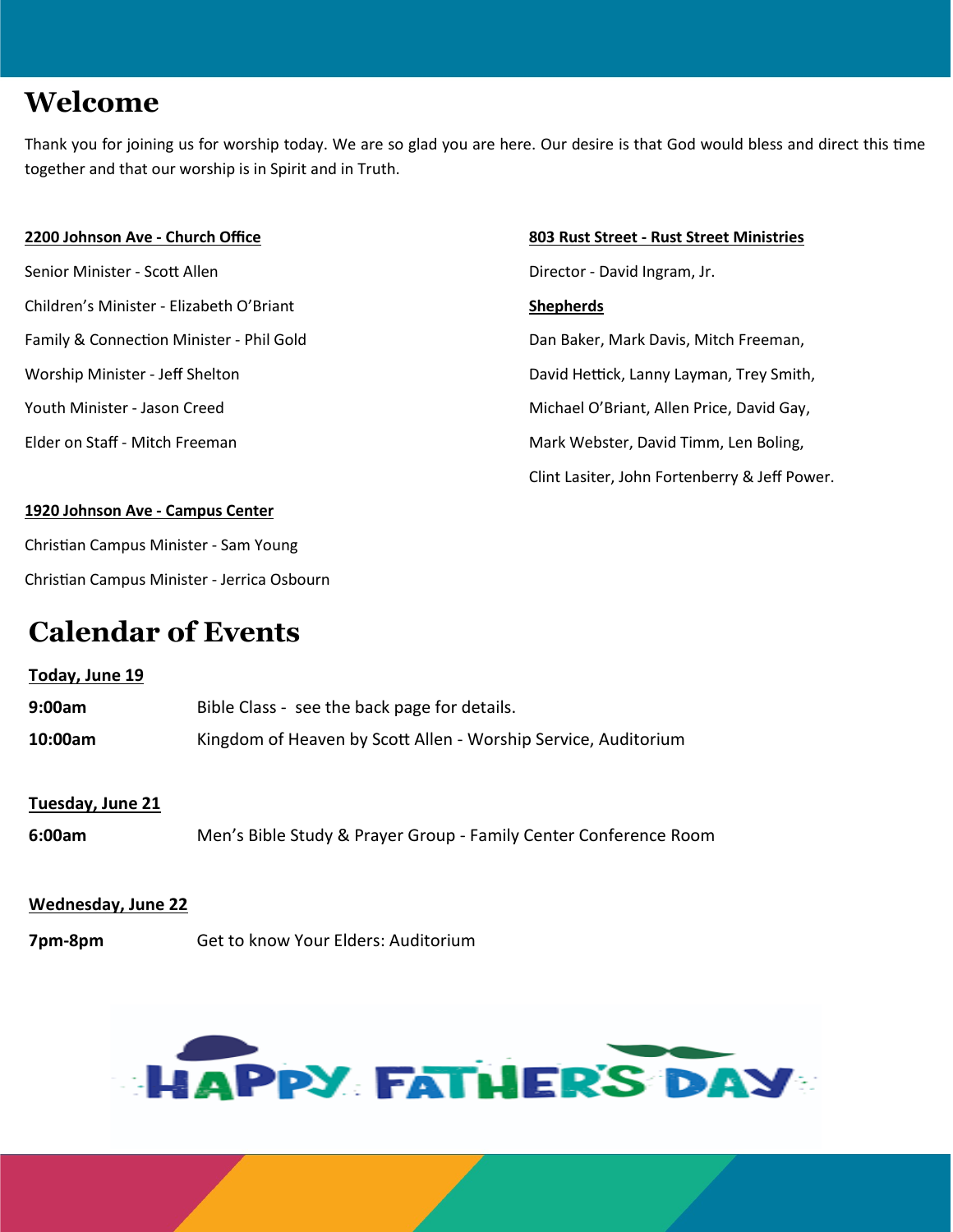# **church news**



We are having our **JSY Lock-in** on Wednesday June 29th from 7pm to 7am. Bring a Nerf Gun and a white or neon t-shirt for some black light games. Food and Drinks will be provided. This is for 6th to 12th grade students.

**Rust Street Ministries** is in need of volunteers. Please contact Rhonda Glover at Rhonda@jscc.org or 325-486-1004 to discuss volunteer opportunities.

**CURA Brazil** is in need of volunteers for an effort July 21-31. We are needing volunteers for community improvement projects and a medical effort. Medical volunteers are needed with expertise in hypertension, diabetes, contraceptive care and optometry. Community volunteers just need to be willing to work. For further information or an application, please contact Greg Dunham at [greg@curabrazil.org](mailto:greg@curabrazil.org)

## **Do you have an interest in our upcoming trip to Israel in June of 2023?**

Please take a moment to give us your name and your contact info so that we can update you on any new or upcoming trip information. Thanks again and we are truly excited about visiting the Holy Land with you. Please don't hesitate to contact Scott Allen at [scott@jscc.org](mailto:scott@jscc.org) with any questions. [INTEREST FORM](https://johnsonstreetchurch.us8.list-manage.com/track/click?u=686b7eff1b35437e0dce82465&id=5f245ce708&e=4beac448ca)



Follow the link to watch the **[New Steeple << Same Peeple](https://www.youtube.com/watch?v=i6S-MotkpXs&list=PLwE1lYRIY51SZ6SW5jVAsajtZ-LleyFff&index=1)** Podcast.

# **prayer needs**

**HOSPITALS:** Jimmy Bell - Shannon Rehab, Duane Keifer - Shannon Downtown Room 547, Billie Riley - St Johns Room 206, Leia Barker - Pate Rehab Fort Worth, Gottfried Reichel - Munich, Germany,

**HEALTH & HEALING:** Gene Lara, Janette Ingram, Jaret Griffin, Mike Zuniga, Rosaura Gonzales (Ofelia Gonzales' mother)

**SPECIAL PRAYERS:** Junie Howard - 4 year old great granddaughter of Ethelyn Howard - diagnosed with a Medulloblastoma group 4 brain tumor. She will be starting aggressive chemo on June 10th.

**LOVED ONES LIVING WITH CANCER:** Scott Allen, Don Ashley, Teddi Bass, Carole Stevens, David Ingram, Carol Harlow, Susan Armstrong, Yvonne Piwonka, Melva Weeks, Henry Cash, Fae Danz, Elice Cauley, Leslie Plumlee, Lois Fletcher, Linda Wilson, Charlie Halsell, Glen Holt, Samantha Valenzuela, Trudy Bobo, Ray Hood, Bill Farmer, Len Massey and Hunter Vela.

**LOVED ONES LIVING IN SENIOR LIVING FACILITIES:** Joan Lyles, Connie Hutchens, Dorothy Gay Jones, Steve Mayfield, Mary Blann, Shirley Hemphill, Nadine Glover, Cheryl Key, Betty Harris.

**MILITARY TROOPS:** Sam Stone, Bailey Hill, Nate Ferguson, Josh Frasier, Ethan Elliott, Brent Danner, Brittany Hall, Tyler Hall,

Brittany Orr, Elliott Linder, Biviana Yruegas, Daniel Farias, Charlene Bissell and Brittany Fierro

**Attendance: Sunday June 12 - 404 In Person & 160 Online**